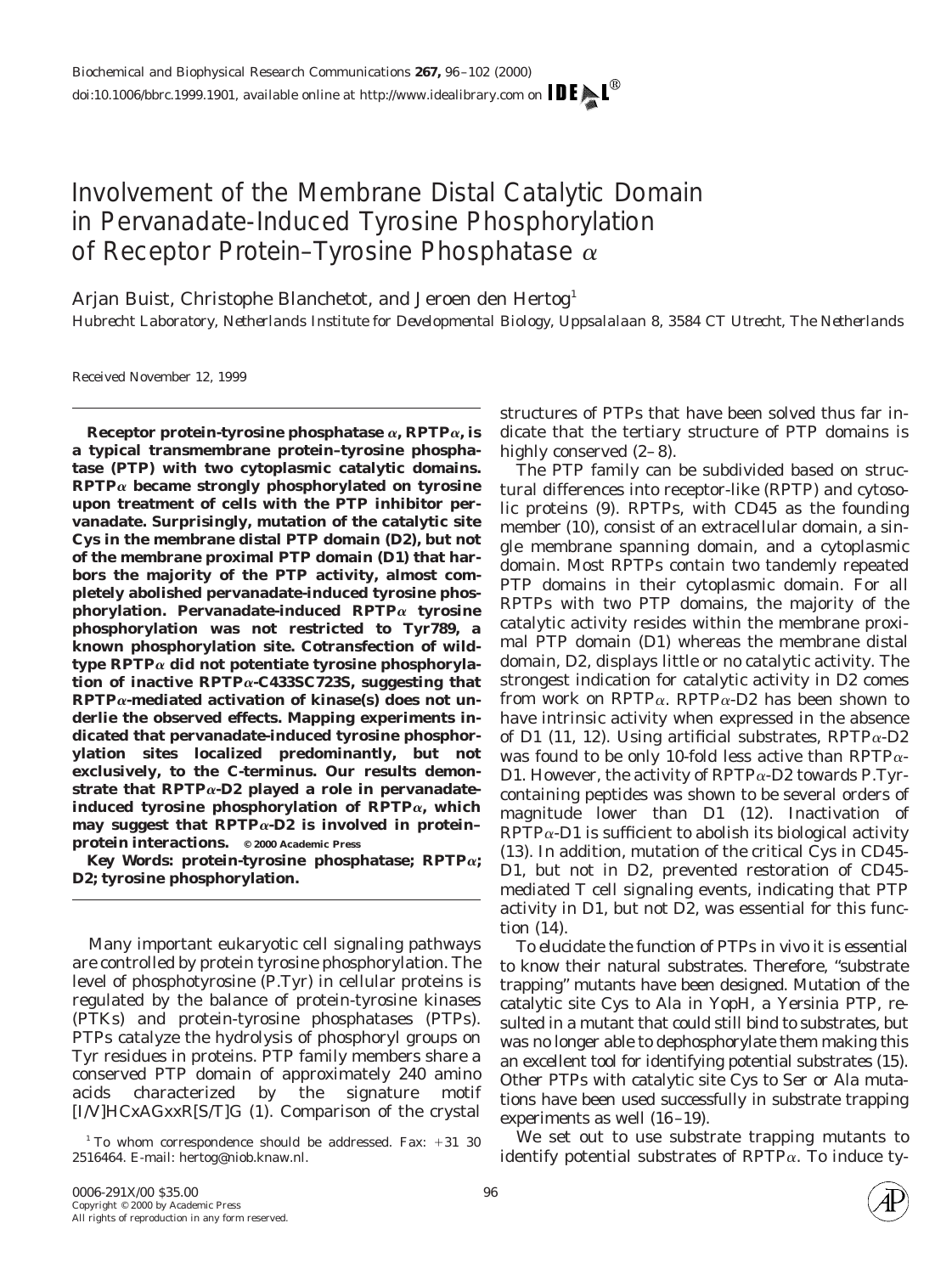rosine phosphorylation of potential substrates, RPTP $\alpha$ expressing cells were treated with the PTP inhibitor pervanadate to increase overall P.Tyr content of all proteins in the cell. No potential substrates were coimmunoprecipitated with a substrate trapping mutant of RPTP $\alpha$ . However, we observed a strong pervanadate-induced tyrosine phosphorylation of  $RPTP\alpha$  itself. Surprisingly, mutation of the catalytic site Cys in RPTP $\alpha$ -D2 almost completely abolished pervanadate-induced tyrosine phosphorylation, while mutation of the catalytic site Cys in D1 had only moderate effects, suggesting that  $RPTP\alpha-D2$  and not D1 is somehow involved in RPTP $\alpha$  hyperphosphorylation. RPTP<sup>a</sup> is phosphorylated on Tyr789 *in vivo* (20). Here, we demonstrate that pervanadate-induced tyrosine phosphorylation was not restricted to Tyr789. Since pervanadate treatment of cells by itself was sufficient to induce tyrosine phosphorylation of  $RPTP\alpha$ , we conclude that the PTK responsible is constitutively active. Site-directed mutagenesis and partial digestion of hyperphosphorylated RPTP $\alpha$  suggested that pervanadate mainly, but not exclusively induced tyrosine phosphorylation in the C-terminus. From these results, we conclude that  $RPTP\alpha-D2$  is involved in pervanadateinduced tyrosine phosphorylation of  $RPTP\alpha$ , which may be mediated by protein–protein interactions via its catalytic site.

### EXPERIMENTAL PROCEDURES

*Cells and transfections.* SK-N-MC neuroepitheloma cells were cultured in a 1:1 mixture of Dulbecco's Modified Eagle's Medium (DMEM) and Ham's F12 (DF) medium supplemented with 10% fetal calf serum (Gibco, Paisley, UK). Transient transfection of SK-N-MC was done using calcium phosphate precipitation, as described (13).

*Plasmids and site-directed mutagenesis.* SV40 driven expression vectors, based on pSG-5 (21), for expression of  $RPTP\alpha$  or mutants have been described (20). A hemagglutinin epitope tag was cloned at the N-terminal site of RPTP $\alpha$  as described (22). Site-directed mutagenesis was done on pSG-RPTP $\alpha$  or on pSG-HA-RPTP $\alpha$ . Mutations were verified by sequencing. The oligonucleotides that were used for site-directed mutagenesis were (numbering of residues in RPTP $\alpha$ according to  $(23)$ : RPTP $\alpha$ -C433S, ACC TGC ACT GGA GTG GAC CAC; RPTPa-C723S, CCC GGC ACT GGA GTG GTG CAC AGT; and RPTPa-Y789F, GCC TTT TCA GAT TTT GCC AAC TTC AAG.

*Pervanadate treatment, immunoprecipitation and immunoblotting.* Nearly confluent cells were treated with 1 mM orthovanadate and 1 mM  $H<sub>2</sub>O<sub>2</sub>$ , directly into the medium, generating pervanadate. The cells were treated for 30 min and lysed in CLB (50 mM HEPES pH 7.4, 150 mM NaCl, 1 mM MgCl<sub>2</sub>, 1 mM EGTA, 10% glycerol, 1% Triton X-100, 10 U/ml aprotinin, 1  $\mu$ M PMSF, 200  $\mu$ M sodium orthovanadate). Immunoprecipitation was done by incubation with anti-haemagglutinin epitope tag antibody (MAb 12CA5) and protein A-Sepharose (Pharmacia, Uppsala, Sweden) for 3 h at 4°C. The beads were washed four times with HNTG (20 mM HEPES, pH 7.4, 150 mM NaCl, 10% glycerol, 0.1% Triton X-100, 10 U/ml aprotinin, 1  $\mu$ M PMSF), resuspended in Laemmli sample buffer and boiled for 5 min, and the samples were loaded onto 10% SDS-polyacrylamide gels. For immunoblotting analysis the material on the polyacrylamide gels was transferred to Immobilon (Millipore, Bedford, MA). Blots were probed with anti-P.Tyr antibody PY-20 (Transduction Laboratories, Lexington, KY), 12CA5 antibody, affinity-purified anti-RPTP $\alpha$  antiserum 5478, raised against the entire cytoplasmic domain, or affinity-purified anti-RPTP $\alpha$  antiserum 5476, raised against a C-terminal peptide (CYKVVQEYIDAFSDYANFK). The primary antibodies were detected with horseradish peroxidase (HRP) conjugated anti-mouse antibody or HRP-conjugated protein A (Transduction Laboratories, Lexington, KY) and enhanced chemiluminiscence (ECL). Before reprobing with different primary antibodies, the blots were stripped by incubation in stripping buffer (62.5 mM Tris, pH 6.8, 2% SDS, 100 mM  $\beta$ -mercaptoethanol) for 45 min at  $70^{\circ}$ C.

*Proteolytic analysis.* SK-N-MC cells, transiently transfected with wild type pSG-HA-RPTP $\alpha$  or pSG-HA-RPTP $\alpha$ -Y789F, were incubated with 1 mM orthovanadate (Sigma, St Louis, MO), and 1 mM H<sub>2</sub>O<sub>2</sub>. The cells were washed two times with PBS and lysed in CLB. Immunoprecipitation with anti-hemagglutinin epitope tag antibody (MAb 12CA5) was done as described above. The samples were loaded onto SDS-polyacrylamide gels. RPTP $\alpha$  was cut out and eluted from the gel, precipitated with trichloroacetic acid, and resuspended in V8 digestion buffer (125 mM Tris, pH 6.8, 1 mM EDTA, 0.1% SDS). The isolated RPTP<sup>a</sup> protein was digested with limited amounts of *Staphylococcus aureus* strain V8 protease (Sigma, St Louis, MO) at 37°C for 30 min. Following digestion, the samples were mixed with an equal volume of  $2\times$  Laemmli sample buffer, boiled for 5 min and loaded onto a 20% SDS-polyacrylamide gel. After electrophoresis, the gels were immunoblotted as described above.

## RESULTS

*Pervanadate-induced hyperphosphorylation of RPTP*<sup>a</sup> *involves D2.* The identification of substrates for several non-receptor PTPs has been done successfully in the past using catalytic site Cys to Ala or Ser mutations of PTPs (15–19). We used this approach to identify physiological substrates of RPTP $\alpha$ . RPTP $\alpha$  substrate trapping mutants were generated in which the active site Cys of one or both PTP domains was mutated to Ser (RPTP $\alpha$ -C433S, RPTP $\alpha$ -C723S, and  $RPTP\alpha$ -C433SC723S). A hemagglutinin epitope tag (HA-tag) was cloned just downstream of the signal sequence in the extracellular part of RPTP $\alpha$  for efficient immunoprecipitation. SK-N-MC cells were transiently transfected with  $pSG-HA-RPTP\alpha$ , C433S, C723S, C433SC723S, and treated with pervanadate for 30 min to increase P.Tyr levels of potential substrates, or left unstimulated. HA-RPTP $\alpha$  proteins were immunoprecipitated with 12CA5 and potential coimmunoprecipitating proteins were analyzed by immunoblotting, using anti-P.Tyr antibody (PY20) (Fig. 1, top panel). No obvious P.Tyr containing proteins coimmunoprecipitated with the substrate trapping mutant  $HA-RPTP\alpha-C433SC723S$ . Surprisingly, pervanadate treatment of the cells induced high levels of Tyr phosphorylation of wild type  $RPTP\alpha$ . Time courses of pervanadate treatment demonstrated that tyrosine phosphorylation of RPTP $\alpha$  occured within 10 min and reached a plateau within 30 min (data not shown). In contrast, pervanadate induced only a very small increase in tyrosine phosphorylation of  $RPTP\alpha$ -C723S and of  $RPTP\alpha$ -C433SC723S (Fig. 1). Only a small, but significant decrease of tyrosine phosphorylation compared to wild type was observed for  $RPTP\alpha$ -C433S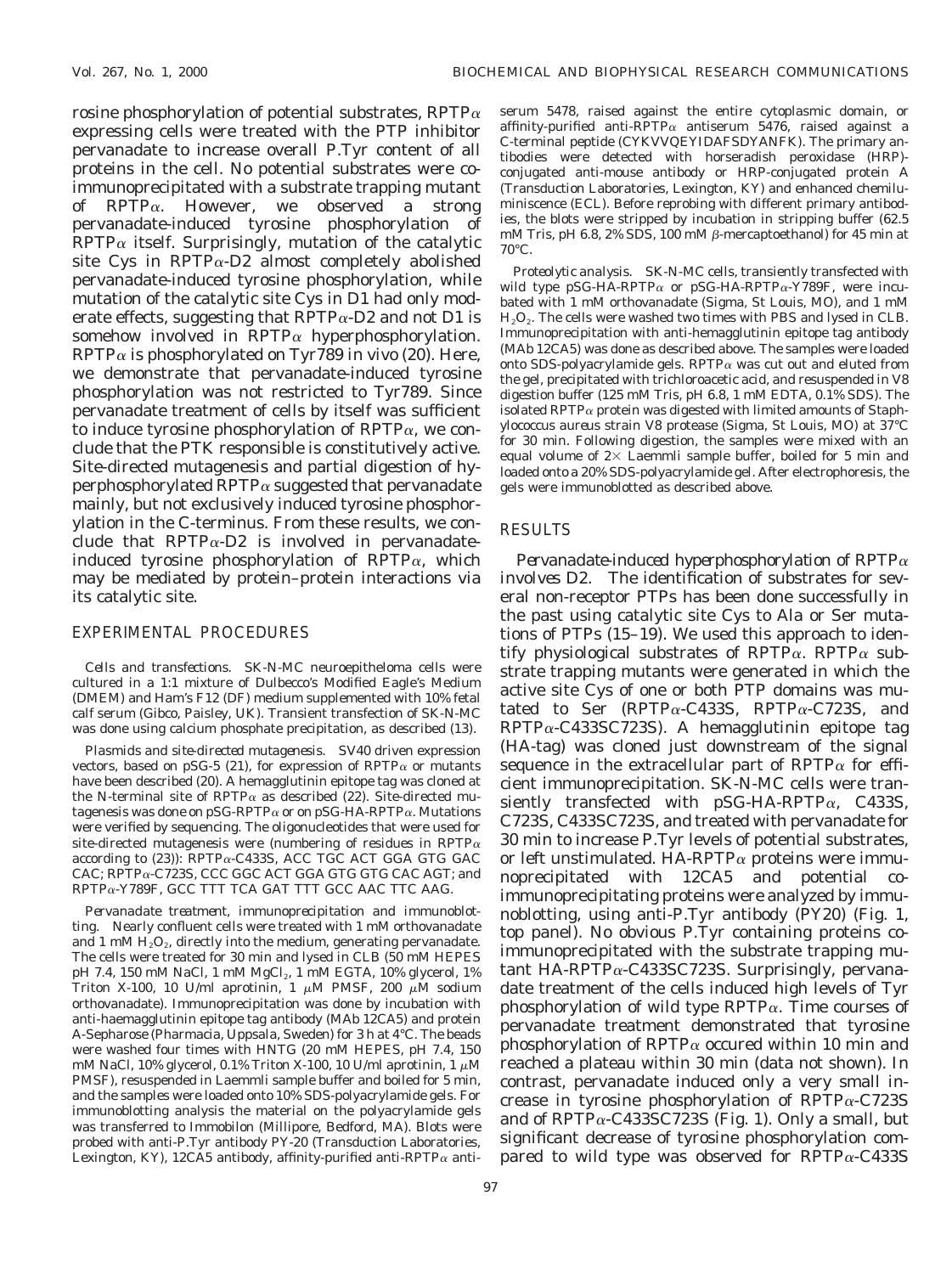

**FIG. 1.** D2 is involved in pervanadate-induced phosphorylation of RPTP $\alpha$ . SK-N-MC cells were transiently transfected with the expression vector pSG-5 (-), pSG-HA-RPTP $\alpha$  (WT), pSG-HA-RPTP $\alpha$ -C433S (C433S), pSG-HA-RPTPa-C723S (C723S), or pSG-HA- $RPTP\alpha$ -C433SC723S (2CS). The cells were treated with 1 mM orthovanadate and 1 mM  $H<sub>2</sub>O<sub>2</sub>$  for 30 min, or were left unstimulated. The cells were lysed and  $HA-RPTP\alpha$  proteins were immunoprecipitated with 12CA5 and analyzed by immunoblotting using anti-P.Tyr (PY20). The blot was stripped and reprobed with 12CA5 and anti- $RPTP\alpha$  antibodies, respectively. The molecular weights (in kDa) of marker proteins are indicated on the left. The position of  $\text{RPTP}\alpha$  is indicated with an arrow.

(Fig. 1). The same results were obtained in stably transfected NIH 3T3 cells and transiently transfected COS-7 and HEK-293 cells, demonstrating that the observed effects were not cell type dependent (data not shown). These data show that  $RPTP\alpha-D1$  activity was not required for pervanadate-induced tyrosine phosphorylation, while D2 was somehow involved.

*Pervanadate-induced tyrosine phosphorylation of RPTP*<sup>a</sup> *is not limited to Tyr789.* Previously, we have demonstrated that  $RPTP\alpha$  is phosphorylated on Tyr789 (20). In order to determine whether the effect of pervanadate treatment was limited to Tyr789, Tyr789 was mutated to Phe in wild type HA-RPTP $\alpha$  and C433SC723S (HA-RPTP $\alpha$ -Y789F and HA-RPTP $\alpha$ -C433SC723SY789F). SK-N-MC cells were transiently transfected with constructs as indicated and treated with pervanadate for 30 min or left untreated (Fig. 2). Pervanadate induced tyrosine phosphorylation of HA- $RPTP\alpha$ -Y789F to comparable levels as for wild type  $HA-RPTP\alpha$ , indicating that pervanadate-induced tyrosine phosphorylation of RPTP $\alpha$  was not limited to Tyr789. The minor tyrosine phosphorylation of  $RPTP\alpha$ -C433SC723S induced by pervanadate was completely abolished in the Y789F mutant background indicating that the minor phosphorylation of the Cys mutant is solely on Tyr789. Taken together, these data

indicate that the observed pervanadate-induced tyrosine phosphorylation of RPTP $\alpha$  was not limited to Tyr789.

*Pervanadate-induced tyrosine phosphorylation of RPTP*<sup>a</sup> *is independent of RPTP*<sup>a</sup> *activity.* One possible explanation why pervanadate induced tyrosine phosphorylation of wild type RPTP $\alpha$ , but not of the catalytically inactive mutant is that RPTP $\alpha$  might activate a kinase that in turn phosphorylates  $RPTP\alpha$ . To test this hypothesis, SK-N-MC cells were transiently transfected with wild type HA-RPTP $\alpha$  or the HA- $RPTP\alpha$ -C433SC723S mutant in combination with untagged wild type RPTP $\alpha$  or the RPTP $\alpha$ -C433SC723S mutant and treated with pervanadate for 30 min. The  $HA-RPTP\alpha$  proteins were immunoprecipitated with antibodies against the tag (12CA5) and the P.Tyr content was analyzed by immunoblotting using anti-P.Tyr antibodies (PY20) (Fig. 3, top panel). Pervanadate treatment induced tyrosine phosphorylation of wild type HA-RPTP $\alpha$  and this was not affected by coexpression of untagged wild type RPTP $\alpha$  or the  $RPTP\alpha$ -C433SC723S mutant, indicating that RPTP $\alpha$ -C433SC723S does not exhibit dominant negative effects. In addition, tyrosine phosphorylation of HA- $RPTP\alpha$ -C433SC723S was not influenced by coexpression of untagged wild type RPTP $\alpha$  or the  $RPTP\alpha$ -C433SC723S mutant. Apparently, the activity of wild type RPTP $\alpha$  did not induce hyperphosphorylation of RPTP $\alpha$ -C433SC723S. Taken together, it is un-



IP: 12CA5 Blot: 12CA5

**FIG. 2.** Pervanadate-induced tyrosine phosphorylation of  $RPTP\alpha$ is not limited to Tyr789. SK-N-MC cells were transiently transfected with 15  $\mu$ g pSG-5 (-), pSG-HA-RPTP $\alpha$  (WT), pSG-HA-RPTP $\alpha$ -Y789F (WT Y789), pSG-HA-RPTPa-C433SC723S (C433S C723S), or pSG-HA-RPTPa-C433SC723SY789F (C433S C723S Y789F). The cells were treated with pervanadate for 30 min or left untreated, lysed and HA-RPTP $\alpha$  proteins were immunoprecipitated with 12CA5 and analyzed by immunoblotting using anti-P.Tyr (PY20). The blot was stripped and reprobed with MAb 12CA5. The molecular weights (in kDa) of marker proteins are indicated on the left. The position of  $RPTP\alpha$  is indicated with an arrow.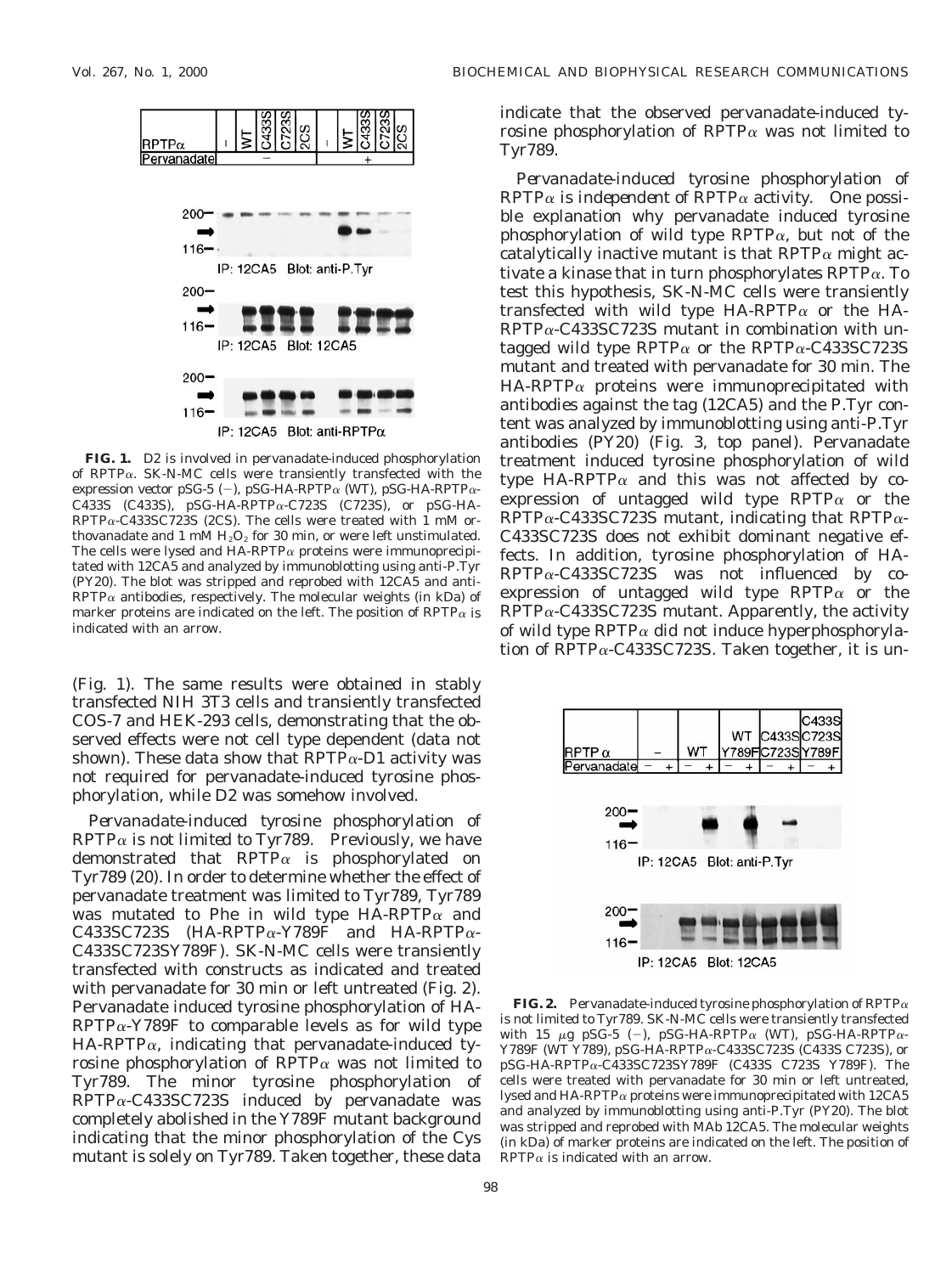sulted only in a few major fragments containing P.Tyr.



**FIG. 3.** RPTP $\alpha$  hyperphosphorylation is not an enzymatic effect. SK-N-MC cells were transiently transfected with 4  $\mu$ g pSG-5 (-), HA-tagged pSG-HA-RPTP<sup>a</sup> (WT) or pSG-HA-RPTPa-C433SC723S (CS) in combination with 12  $\mu$ g pSG-5 (-), untagged pSG-RPTP $\alpha$ (WT), or pSG-RPTP $\alpha$ -C433SC723S (CS) and treated with pervanadate for 30 min. The cells were lysed and  $HA-RPTP\alpha$  proteins were immunoprecipitated with 12CA5 and analyzed by immunoblotting using anti-P.Tyr MAb (PY20). The blot was stripped and reprobed with MAb 12CA5. The molecular weights (in kDa) of marker proteins are indicated on the left. The position of  $\text{RPTP}\alpha$  is indicated with an arrow.

likely that RPTP $\alpha$  activates a kinase that in turn phosphorylates RPTP $\alpha$ .

Another approach to test whether PTP activity is necessary for pervanadate-induced tyrosine phosphorylation is the use of other mutants that lack PTP activity. Mutation of Arg221 to Lys in PTP1B completely abolished PTP activity, rendering an inert protein (17). We mutated Arg in the signature motifs of  $RPTP\alpha$ -D1 and D2 to Lys (R438K or R729K, respectively), which completely inactivated all PTP activity in these domains *in vitro* (data not shown). Despite the complete lack of activity, pervanadate still induced strong tyrosine phosphorylation of  $RPTP\alpha$ -R438K and R729K, comparable to the levels seen for wild type  $RPTP\alpha$  (data not shown). Taken together, these data suggest that RPTP $\alpha$  activity is not involved in pervanadate-induced tyrosine phosphorylation.

*Pervanadate-induced tyrosine phosphorylation of RPTP*<sup>a</sup> *is located in the C-terminus.* Finally, we mapped the pervanadate-induced tyrosine phosphorylation sites in  $\text{RPTP}\alpha$ . To this end, SK-N-MC cells were transiently transfected with  $HA-RPTP\alpha$ -Y789F and treated with pervanadate for 30 min. HA-RPTP $\alpha$ -Y789F mutant was used to exclude phosphorylation of Tyr789. Purified HA-RPTPa-Y789F protein was digested with various amounts of V8-protease and the P.Tyr content and identity of the fragments was analyzed by immunoblotting (Figs. 4A–4D), using anti-P.Tyr antibody (PY20), anti-HA-tag antibody (12CA5), an antibody against the C-terminus of RPTP $\alpha$ , or an antibody against the entire cytoplasmic domain of RPTP $\alpha$  (Fig. 4). The epitopes that are recognized by these antibodies are indicated in Fig. 4E. Treatment of  $RPTP\alpha$  with increasing amounts of V8 protease re-

The largest fragment, a fragment of approximately 110 kDa, lacks the C-terminus, since this fragment was not recognized by the RPTP $\alpha$  antibody directed against the C-terminus (Fig. 4C), while the N-terminal HA-tag was present (Fig. 4B). Compared to the starting material, the 110 kDa fragment contained only very little P.Tyr, suggesting that the majority of the P.Tyr lies in the C-terminus. The 20 kDa fragment that was cleaved off of RPTP $\alpha$  to yield the 110 kDa fragment was rapidly degraded further, since it was not detected by the antibody against the RPTP $\alpha$  C-terminus (Fig. 4C) or the polyclonal RPTP $\alpha$  antibody (Fig. 4D). Three other major tyrosine phosphorylated fragments were observed: two fragments of approximately 64 kDa and a 30 kDa fragment. The two fragments of approximately 64 kDa were detected with PY20, the antibody against the  $RPTP\alpha$  C-terminus, and the  $RPTP\alpha$  polyclonal antibody (Fig. 4A, C, D), but not with 12CA5 (Fig. 4B) indicating that these fragments still contain the very C-terminal end but miss the N-terminus. The 30 kDa fragment lacks both C-terminus and N-terminus since it is only recognized by the  $\text{RPTP}\alpha$  polyclonal antibody. Based on these data we conclude that pervanadate induced tyrosine phosphorylation throughout RPTP $\alpha$ , but mostly in the C-terminal 20 kDa of RPTP $\alpha$ . The observed tyrosine phosphorylation was not on Tyr789, since Tyr789 was mutated to Phe in Fig. 4. It is noteworthy that similar results were obtained when wild type RPTP $\alpha$  was used instead of the Y789F mutant. Mutation of the four most C-terminal tyrosine residues, Tyr772, Tyr776, Tyr782 and Tyr789, individually, had little or no effect on the pervanadate-induced tyrosine phosphorylation of RPTP $\alpha$ . However, mutation of all four C-terminal tyrosine residues reduced, but did not abolish pervanadate-induced tyrosine phosphorylation (data not shown). In conclusion, pervanadate predominantly induced tyrosine phosphorylation of the C-terminal 20 kDa in RPTP $\alpha$  on multiple sites.

#### DISCUSSION

Pervanadate treatment of cells induced strong tyrosine phosphorylation of RPTP $\alpha$ , which required intact RPTP $\alpha$ -D2, but not RPTP $\alpha$ -D1. Pervanadateinduced tyrosine phosphorylation of RPTP $\alpha$  was not restricted to Tyr789, and the kinase, responsible for pervanadate-induced tyrosine phosphorylation remains to be identified. Pervanadate-induced hyperphosphorylation localized predominantly to the C-terminus, although many other Tyr residues throughout RPTP $\alpha$  may be phosphorylated as well.

Inactivation of  $RPTP\alpha$  by mutation by itself was not sufficient to induce tyrosine phosphorylation. RPTP $\alpha$ has autodephosphorylation activity, in that RPTP $\alpha$  dephosphorylated itself *in vitro,* and Tyr789 phosphorylation was enhanced in catalytically inactive RPTP $\alpha$ -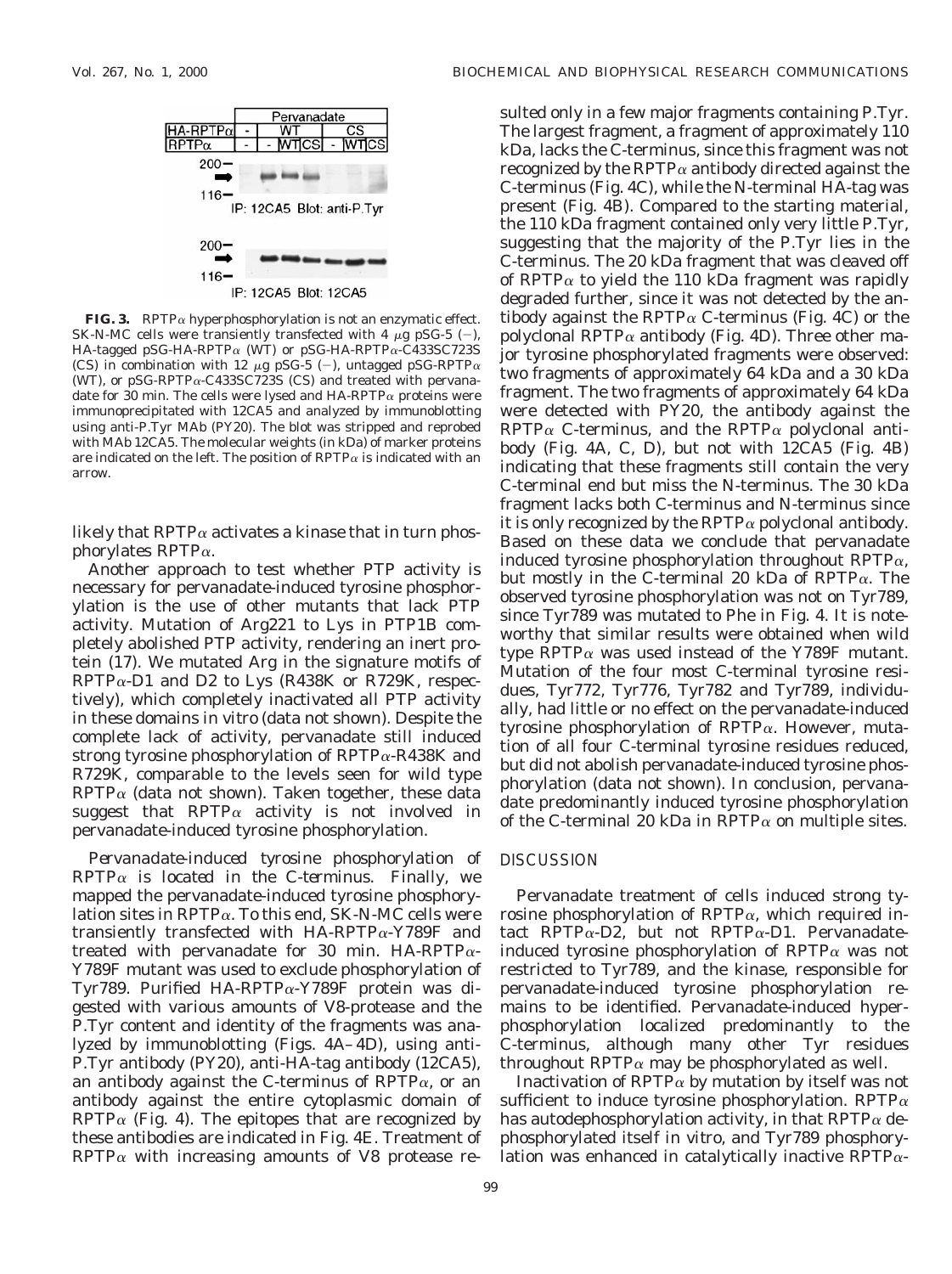

**FIG. 4.** Pervanadate-induced tyrosine phosphorylation of RPTP<sup>a</sup> predominantly in the C-terminal 20 kDa. SK-N-MC cells transiently transfected with 15  $\mu$ g pSG-HA-RPTP $\alpha$ -Y789F were incubated with 1 mM orthovanadate and 1 mM H<sub>2</sub>O<sub>2</sub>. The cells were lysed and HA-RPTP $\alpha$  proteins were immunoprecipitated with 12CA5. After electrophoresis on a polyacrylamide gel, RPTP $\alpha$  was cut out of the gel, eluted from the gel, precipitated with trichloroacetic acid, and resuspended in 50  $\mu$ l V8 digestion buffer with 0, 0.04, 0.1, 0.2, 0.5 units V8 protease and incubated at 37°C for 30 min. Samples were run on a 20% SDS polyacrylamide gel, and analyzed by immunoblotting as described under Experimental Procedures using sequentially: MAb PY20 (A), MAb 12CA5 (B), affinity-purified anti-RPTP<sup>a</sup> antiserum 5476, directed against the C-terminus (C), and affinity-purified anti-RPTP<sub>a</sub> antiserum 5478, directed against the entire cytoplasmic domain (D). The molecular weights (in kDa) of marker proteins are indicated on the left. The position of full length RPTP $\alpha$  is indicated with an arrow. A schematic representation of RPTP $\alpha$  is depicted in the lower panel (E). The HA-tag (HA), transmembrane domain (TM) and the two PTP domains (D1 and D2) are indicated. All tyrosines in the cytoplasmic domain are represented by a vertical line, and the ones that were mutated with an asterisk. The epitopes for 12CA5 (HA-epitope), the affinity-purified antibody 5476 directed against the C-terminus of RPTP $\alpha$ (C-terminal epitope), and the affinity-purified antibody 5478 directed against the full cytoplasmic domain of RPTP $\alpha$  (anti-RPTP $\alpha$ ) are indicated.

C433AC723A (20). Since the PTP inhibitor pervanadate induced strong tyrosine phosphorylation of RPTP $\alpha$ , one might expect similar levels of tyrosine phosphorylation in catalytically inactive RPTP $\alpha$  in the case that RPTP $\alpha$  was solely responsible for its own dephosphorylation. Since  $RPTP\alpha$ -C433S was clearly not highly phosphorylated, we conclude that RPTP $\alpha$  is not the major PTP responsible for keeping the basal tyrosine phosphorylation levels of  $RPTP\alpha$  low.

A possible explanation why pervanadate induced tyrosine phosphorylation of wild type  $RPTP\alpha$ , but not of  $RPTP\alpha$ -C723S is that mutation of the catalytic site Cys may lead to conformational changes. Cys to Ser mutation is a single atom change, i.e., substitution of a sulfur for an oxygen. Therefore, it is unlikely that this

mutation will significantly alter the structure of the protein. Detailed analysis, using circular dichroism and ultraviolet-spectra, of structural differences between the wild type *Yersinia* PTP, YopH and the catalytic site Cys to Ser mutant demonstrate that the overall secondary and tertiary structural elements are similar for both proteins. However, conformational differences in the active site were found involving the position of the WPD loop harboring the Asp that functions as general base/general acid in catalysis (24). In contrast, no obvious differences were observed between the crystal structures of the wild type PTP domain and the catalytic site Cys to Ser mutant of PTP1B (25). The structure of RPTP $\alpha$ -D2 shows that there are no Tyr residues in or near the pocket of the active site (A.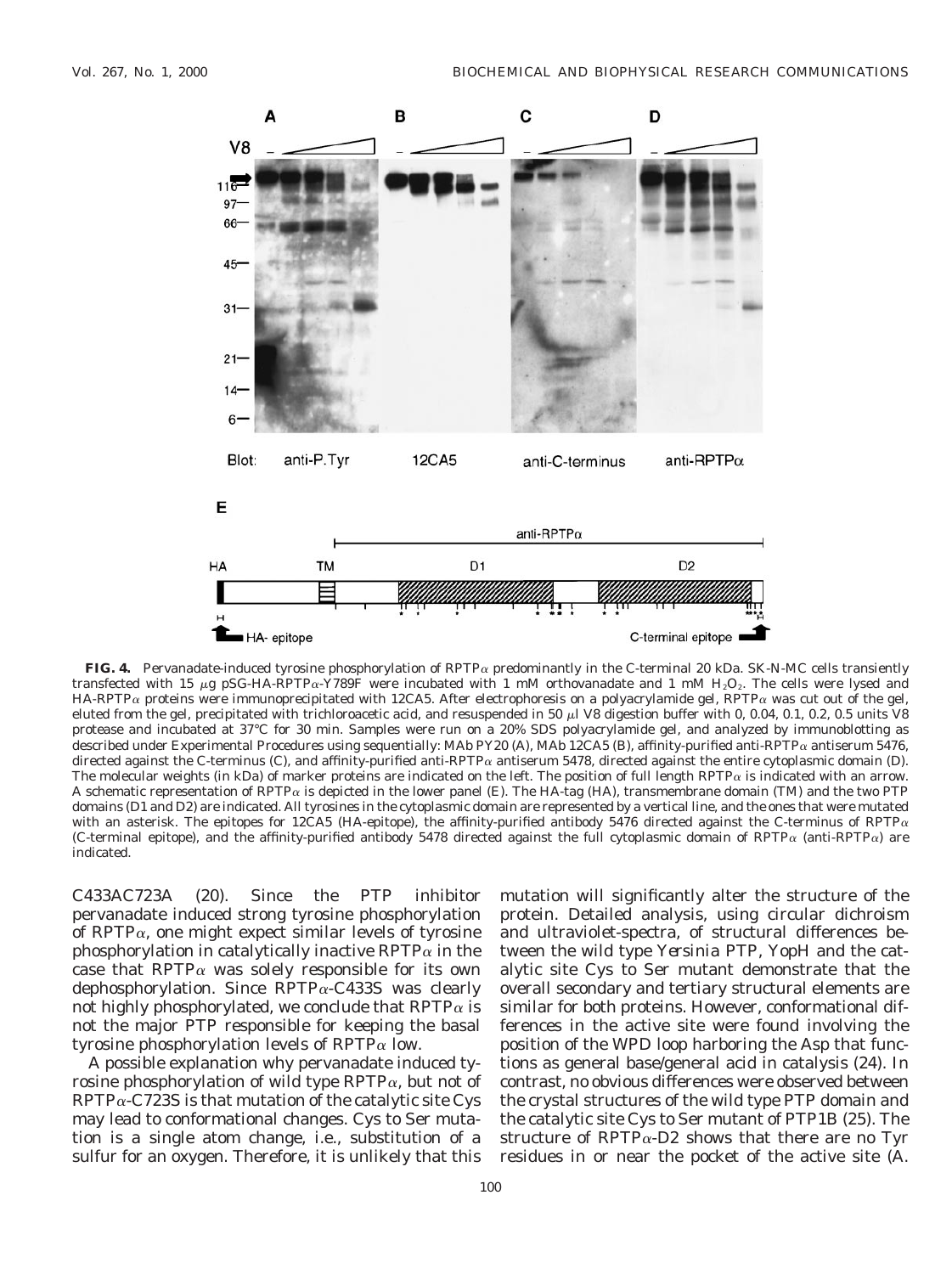Bilwes and J. Noel, personal communication), making it unlikely that conformational changes in the active site due to mutation of the active site Cys to Ser will lead to "masking" of Tyr residues that are no longer accessible for kinases in the Cys to Ser mutant. Yet, a small conformational change in  $RPTP\alpha-D2$  due to the Cys to Ser mutation may still be responsible for the differences in pervanadate-induced tyrosine phosphorylation (see below).

Another possibility why pervanadate induced tyrosine phosphorylation of wild-type RPTP $\alpha$ , but not of the mutant, might be that wild-type RPTP $\alpha$  activates a kinase that in turn phosphorylates  $RPTP\alpha$ . This explanation, however, is unlikely since  $RPTP\alpha-D2$  contains very little activity, especially towards phosphopeptide substrates (11, 12). It has been suggested that  $RPTP\alpha-D2$  may have a high activity towards a specific (unknown) substrate. However, two residues that are highly conserved in RPTP-D1s (Tyr262 and Asp401 in  $RPTP\alpha$ ) and PTP domains of cytoplasmic PTPs, are essential for catalysis, and are not conserved in  $RPTP\alpha-D2$  and other D2s (26). Mutation of these two residues in RPTP $\alpha$ -D2 to the corresponding residues in D1 turned D2 into a very potent PTP domain (26, 27). In addition, pervanadate still induced hyperphosphorylation of RPTP $\alpha$ -R729K with a mutation that abolishes all PTP activity in D2 (data not shown). Taken together, these data suggest that  $RPTP\alpha$  activity is not involved in pervanadate-induced tyrosine phosphorylation.

 $RPTP\alpha$  is phosphorylated constitutively on Tyr789 (20). Here we demonstrate that mutation of Tyr789 to Phe has no effect on pervanadate-induced tyrosine phosphorylation (Fig. 2). Partial digestion of hyperphosphorylated RPTP $\alpha$  with V8 suggested that pervanadate-induced tyrosine phosphorylation was mainly localized in the C-terminus (Fig. 4). The fragment that contained the majority of the pervanadate-induced P.Tyr is a fragment of the C-terminus of approximately 20 kDa. In this fragment there are 7 tyrosines, 5 of which have the OH-group at the surface, based on the crystal structure of RPTP $\alpha$ -D2 (A. Bilwes and J. Noel, personal communication), making them potential targets for tyrosine phosphorylation. Pervanadate-induced tyrosine phosphorylation of RPTPs is not unprecedented, since CD45 became phosphorylated on tyrosine upon pervanadate treatment of T cells. Mapping of the tyrosine phosphorylation site led to the identification of Tyr1193, to the C-terminal side in CD45-D2 (28). The corresponding Tyr in RPTP $\alpha$ , Tyr772, is completely buried in the structure, inaccessible for kinases. Therefore, it is unlikely that pervanadate induces phosphorylation of this Tyr in  $RPTP\alpha$ . In fact, mutation of Tyr772 to Phe had no effect on RPTP $\alpha$  hyperphosphorylation. The corresponding Tyr in other PTP domains, like Tyr 482 in

 $RPTP\alpha-D1$ , is hidden in the structure as well (3). It will be interesting to see where Tyr1193 is located in the structure of CD45. We have mutated 15 out of the 27 Tyr residues in the cytoplasmic domain of RPTP $\alpha$ (Fig. 4E), but none of these single mutations had an effect on pervanadate-induced  $RPTP\alpha$  tyrosine phosphorylation. Mutation of the four most C-terminal tyrosine residues reduced, but did not abolish pervanadate-induced P.Tyr levels, suggesting that pervanadate induced RPTP $\alpha$  phosphorylation on multiple sites.

We have shown that Src may be the kinase that phosphorylates RPTP $\alpha$  on Tyr789 (20). However, cotransfection of a constitutively active mutant of Src,  $SrCY529F$  together with RPTP $\alpha$  did not induce tyrosine phosphorylation of wild-type RPTP $\alpha$  or any of the mutants (data not shown) indicating that Src alone is not sufficient to induce hyperphosphorylation of RPTP $\alpha$ . The combination of co-transfection of SrcY529F and pervanadate treatment induced tyrosine phosphorylation of wild-type RPTP $\alpha$ , but not of the catalytic site Cys mutants, similar to pervanadate treatment alone (data not shown). In addition, co-transfection of inactive Src, SrcK297M, which may have dominant negative activity did not significantly lower pervanadateinduced tyrosine phosphorylation levels of RPTP $\alpha$ (data not shown). Therefore, the mechanism of pervanadate-induced tyrosine phosphorylation of wildtype  $\text{RPTP}\alpha$  probably does not involve Src or any downstream targets of Src.

Several reports suggested that D2s may be involved in protein–protein interactions (6, 29, 30). The most likely explanation for the effect of the Cys to Ser mutation in RPTP $\alpha$ -D2 on pervanadate-induced tyrosine phosphorylation is that this mutation induced a small conformational change in the active site like YopH (24), thereby abolishing binding to a kinase, or a protein complex containing a kinase, that phosphorylated  $RPTP\alpha$  on tyrosine. Presumably, this interaction was weak, since we have not been able to detect PTK activity co-immunoprecipitating with  $RPTP\alpha$ . Moreover, yeast genetic two-hybrid screens, using  $RPTP\alpha$ -D2 as a bait, did not lead to identification of any PTKs as interacting (prey) proteins (C.B., A.B., and J.d.H., unpublished results).

In conclusion, a constitutively active kinase phosphorylated RPTP $\alpha$  on tyrosine following treatment of cells with the non-selective PTP inhibitor pervanadate. Mutation of the catalytic site Cys to Ser in D2 abolished pervanadate-induced RPTP $\alpha$  tyrosine phosphorylation, demonstrating that  $RPTP\alpha-D2$  was somehow involved. It will be interesting to identify the kinase responsible for pervanadate-induced tyrosine phosphorylation of RPTP $\alpha$  and test whether the Cys to Ser mutation in RPTP $\alpha$ -D2 blocks the interaction with this kinase.